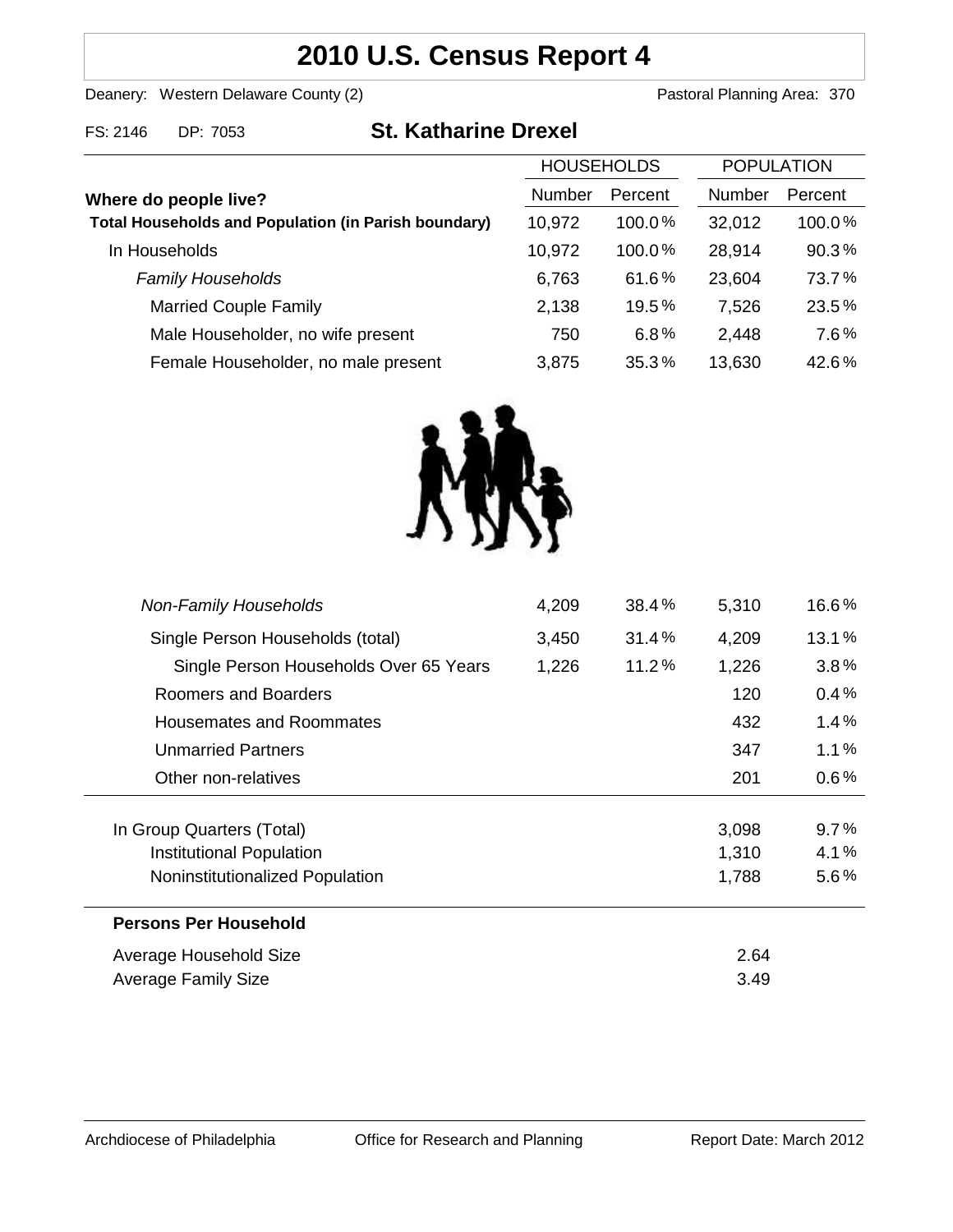## **2010 U.S. Census Report 4**

Deanery: Western Delaware County (2) Deanery: Western Delaware County (2)

### FS: 2146 DP: 7053 **St. Katharine Drexel**

|                                                      | <b>POPULATION</b> |         |
|------------------------------------------------------|-------------------|---------|
| Where do Children - Under Age 18 Live?               | Number            | Percent |
| Total Children - Under Age 18 (in Parish boundary)   | 8,626             | 100.0%  |
| In Households                                        | 8,537             | 99.0%   |
| Householder or spouse is under 18                    | 3                 | 0.0%    |
| With Related:                                        |                   |         |
| Married-Couple Family                                | 1,634             | 18.9%   |
| Male Householder, No Wife Present                    | 568               | 6.6%    |
| Female Householder, No Husband Present               | 4,566             | 52.9%   |
| <b>Other Related Householder</b>                     | 313               | 3.6%    |
| <b>With Non-Relatives</b>                            | 128               | 1.5%    |
| <b>Grandparent Householder</b>                       | 1,326             | 15.4%   |
| In Group Quarters                                    | 89                | 1.0%    |
| Institutionalized population                         | 0                 | 0.0%    |
| Noninstitutionalized population                      | 89                | 1.0%    |
| Where do Adults - Age 65 and Older - Live?           |                   |         |
| Total Adults - Age 65 and Older (in Parish boundary) | 3,332             | 100.0%  |
| In Households                                        | 3,203             | 96.1%   |
| Family Households:                                   | 1,841             | 55.2%   |
| Is Householder or Spouse                             | 1,508             | 45.2%   |
| With Other Relative Householder                      | 130               | 3.9%    |
| With Non-Related Householder                         | 41                | 1.2%    |
| is Parent                                            | 147               | 4.4%    |
| is Parent-in-Law                                     | 15                | 0.5%    |
| In Non-family Households:                            | 1,362             | 40.9%   |
| Male Living Alone                                    | 409               | 12.3%   |
| Male not Living Alone                                | 42                | 1.3%    |
| Female Living Alone                                  | 817               | 24.5%   |
| Female not Living Alone                              | 38                | 1.1%    |
| Other                                                | 55                | 1.7%    |
| In Group Quarters                                    | 130               | 3.9%    |
| Institutionalized population                         | 110               | 3.3%    |
| Noninstitutionalized population                      | 20                | 0.6%    |
| Housing Units in the Parish boundary                 |                   |         |
| <b>Total Housing Units</b>                           | 12,942            | 100.0%  |
| Occupied                                             | 10,972            | 84.8%   |
| Owner-Occupied                                       | 4,244             | 32.8%   |
| Renter-Occupied                                      | 6,728             | 52.0%   |
| Vacant                                               | 1,971             | 15.2%   |

Archdiocese of Philadelphia **Office for Research and Planning** Report Date: March 2012